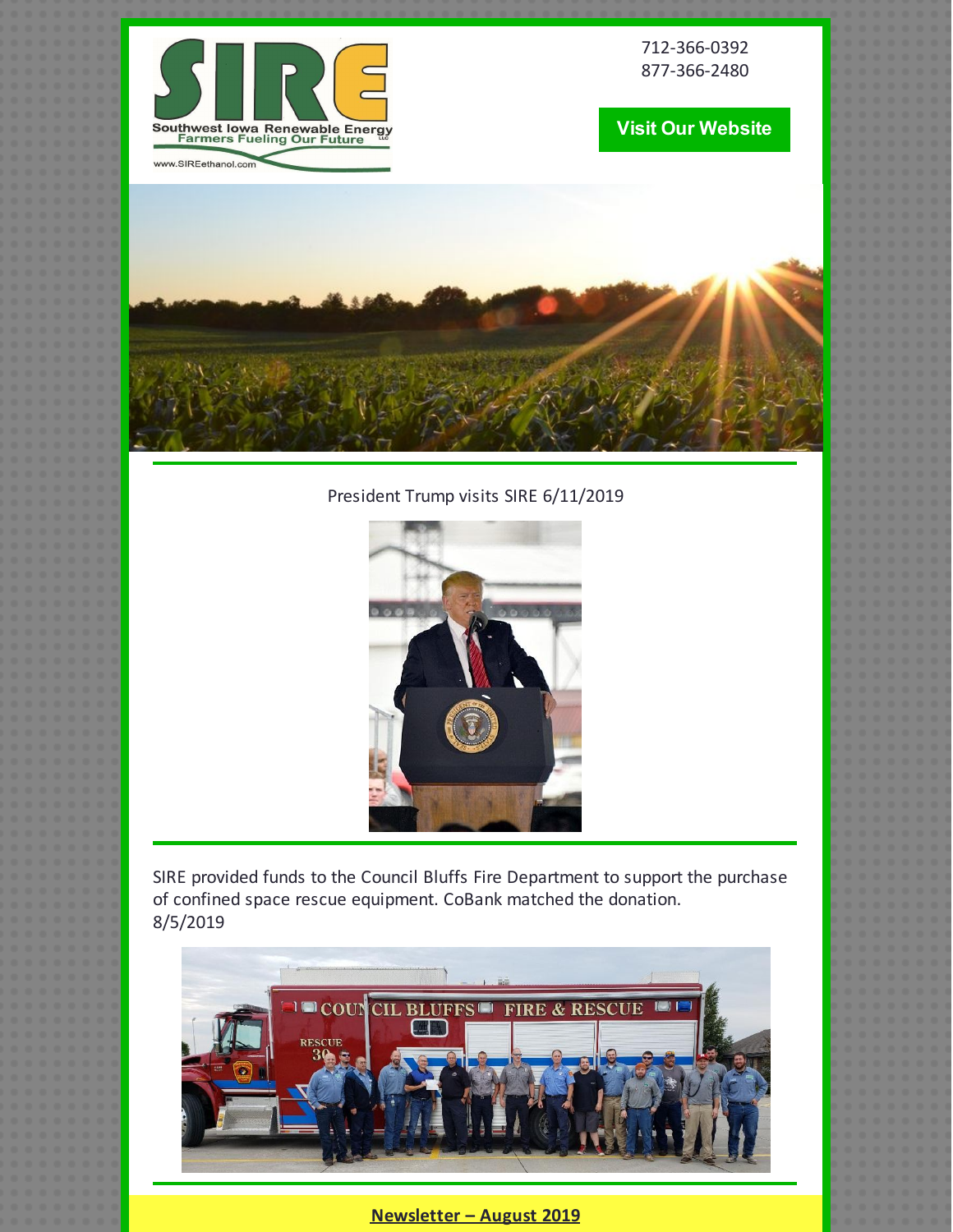#### **Q3 2019**

### **Notes from the CEO**

Earnings Before Income Tax Depreciation and Amortization (EBITDA) for the third quarter (Q3 or April, May and June) 2019 was \$17,171 versus \$148,064 during the same period last year. Net Income during Q3 2019 was negative (\$751,552) versus negative (\$3,337,994) during the same three months of FY 2018. From a nine month perspective, EBITDA is \$1,586,764 thus far in FY 2019 and that compares to \$6,108,805 during the first nine months of FY 2018. Net income after nine months in FY 2019 is negative (\$3,778,011) and was negative (\$3,178,806) in the comparative period of FY 2018.

The following table provides comparative data from Q3 of our fiscal year versus the same period last year. In addition, the nine-month values are provided for your reference as well.

Table 1.

| Description                           | Q3 FY 2019   | Q3 FY 2018    | 9 mnth FY 2019 | 9 mnth FY 2018 |
|---------------------------------------|--------------|---------------|----------------|----------------|
| Production (den gal)                  | 30.33million | 29.82 million | 96.60 million  | 93.46 million  |
| Ethanol Yield (den gal/bu)            | 2.913        | 2.933         | 2.898          | 2.945          |
| <b>Ethanol Price (per gal)</b>        | \$1.35       | \$1.38        | \$1.25         | \$1.31         |
| Corn Price (per bushel)               | \$3.97       | \$3.63        | \$3.68         | \$3.41         |
| Corn Oil Yield (lbs/bu)               | 0.98         | 0.89          | 0.99           | 0.90           |
| BTU's/gallon                          | 21,963       | 24,066        | 23,290         | 23,900         |
| Steam   Natural Gas cost<br>per MMBTU | \$3.403      | \$3.610       | \$3.708        | \$3.438        |
| kWh/gallon                            | 0.685        | 0.690         | 0.655          | 0.658          |
| Chemical cost (\$/gal)                | \$0.099      | \$0.117       | \$0.098        | \$0.108        |

The operational data in Table 1 provides an interesting insight into year-over-year EBITDA and net income. The key metrics of ethanol price and corn price trended in exactly the wrong direction versus the prior year. That is, corn cost per bushel was higher than 2018 and ethanol revenue per gallon was lower than 2018. Intuitively, we would expect net income to be significantly worse as well. However, that isn't what happened. There are two reasons we would hold up as providing the results:

- 1. At the end of June, corn price on the Chicago Mercantile Exchange was very volatile. The end of the month valuation of our inventory of corn and futures hedges created a significant "Unrealized Gain". The nature of the accounting for an "Unrealized Gain" is that it shows up below our Modified EBITDA line but positively impacts our Net Income.
- 2. The Teams focus on expense control is paying off as evidenced by the next table. Our expenses are lower allowing more opportunity to flow to the bottom line. The difference of 2.43 cents per gallon (YTD 2019 vs. FY 2018) on 96.6 million gallons is \$2.3 million of reduced expense.

A more complete picture of expenses compared to last year is contained in Table 2.

Table 2.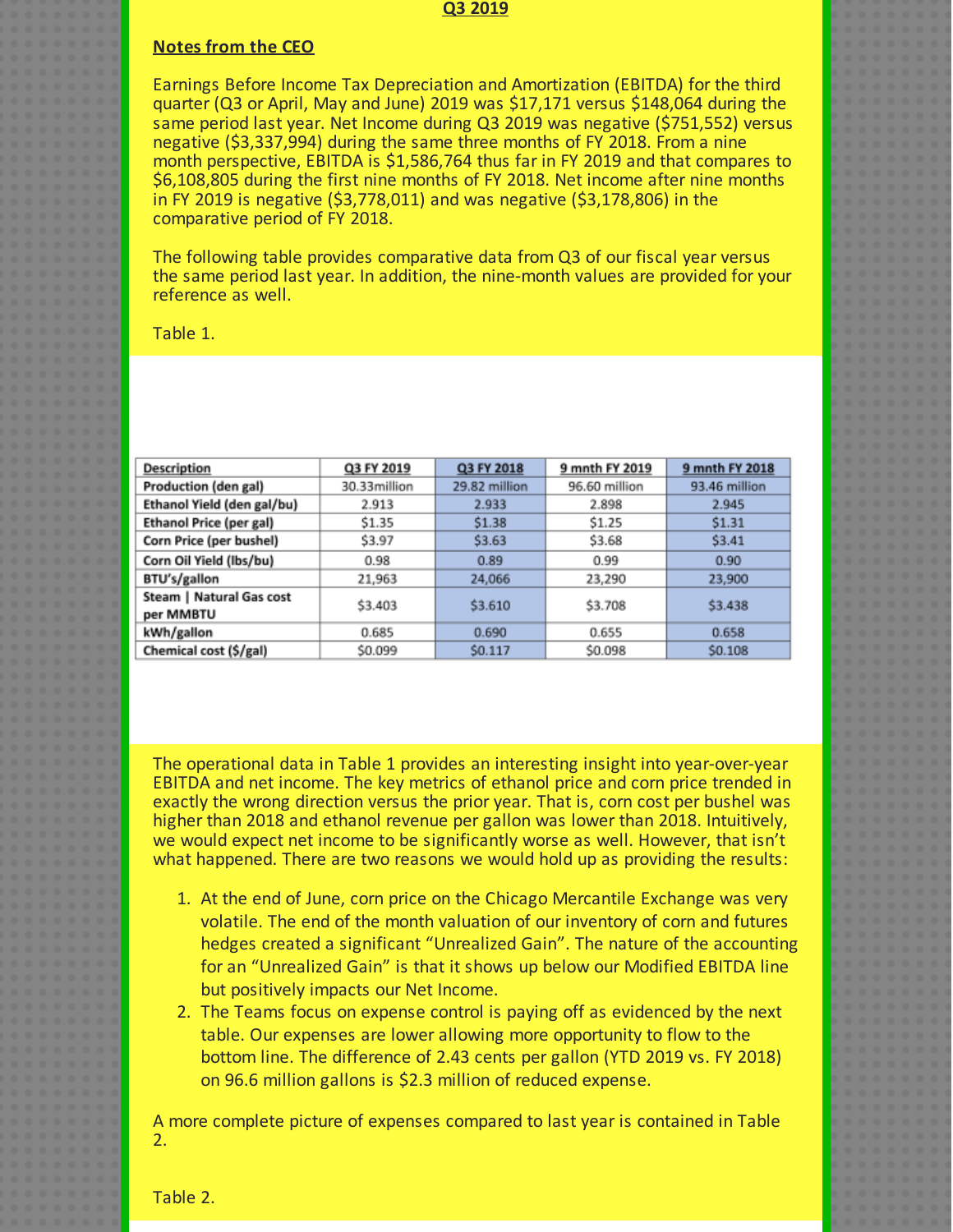| Metric            | <b>YTD 2019</b> | FY 2018  |  |
|-------------------|-----------------|----------|--|
| Variable Costl    | \$0.2478        | \$0.2544 |  |
| <b>Fixed Cost</b> | \$0.1232        | \$0.1413 |  |
| G&A Cost          | \$0.0391        | \$0.0387 |  |
| Total             | \$0.4101        | \$0,4344 |  |

While the expense reduction is good news, we know that, based on benchmarking within the industry, we have a ways to go to be in the upper quartile of industry performers. There are two ways to impact our cost per gallon: reduce the costs themselves or increase the throughput of the facility (more gallons). Just like any other ethanol plant, we are going after both.

In September we will be starting up the Whitefox membrane dehydration system. This capital expenditure will reduce the energy required to make ethanol and also provide additional dehydration capacity. We expect that the payoff on this project will be less than two years. In addition, SIRE is moving forward with installation of a Dryer Exhaust Energy Recovery (DEER) system that we expect will further reduce our energy usage and provide more capacity for our Regenerative Thermal Oxidizers (RTO's). The project was set into motion in May and the payback looks like ~4 years. The DEER system is expected to be online early summer of 2020.

Both projects mentioned should also provide a reduction in our Carbon Index (CI) score. CI is important because there are several markets that consider the carbon intensity of ethanol and access to those markets, and their attractive returns, is dependent on having a CI that meets/exceeds the target values of those markets. In short, lower is better. SIRE's score is not currently competitive enough to get to the major CI market (California) so any project we undertake needs to address this reality.

### **Enogen**

In the process of making ethanol, enzymes are used to begin the process of converting the starch contained in the corn kernel to sugar. One of those enzymes is alpha amylase (AA). Approximately four years ago, SIRE developed a relationship with Syngenta and began using their proprietary Enogen corn in our process. Enogen corn is unique in that it carries alpha amylase in the kernel of corn itself thereby eliminating the need for the traditional liquid AA. Growers that contract with Syngenta and SIRE receive a premium for the Enogen corn they bring to SIRE for processing.

Over the years, the liquid alpha amylase manufacturers have taken notice of the competition represented by Enogen and stepped up their game. The ethanol industry today is able to choose from a number of engineered AA products that are much more robust and provide a lower per gallon expense than what they use to. SIRE trialed one of these products and the results were impressive. We are currently entering the last year of our contractual relationship with Syngenta and have been negotiating what the future relationship would need to look like to continue to use the Enogen product. Costs and results matter. The margin environment over the last year or so has brought into clear focus the importance of fractions of a cent per gallon. In our case \$0.01 per gallon on 130 mgy is \$1.3 million. These realities drive our thinking and focus.

### **ICM Unit Agreement**

Pursuant to the agreement with ICM upon payoff of SIRE's subordinated debt obligation to them in December 2014, ICM has exercised their right to sell ("Put")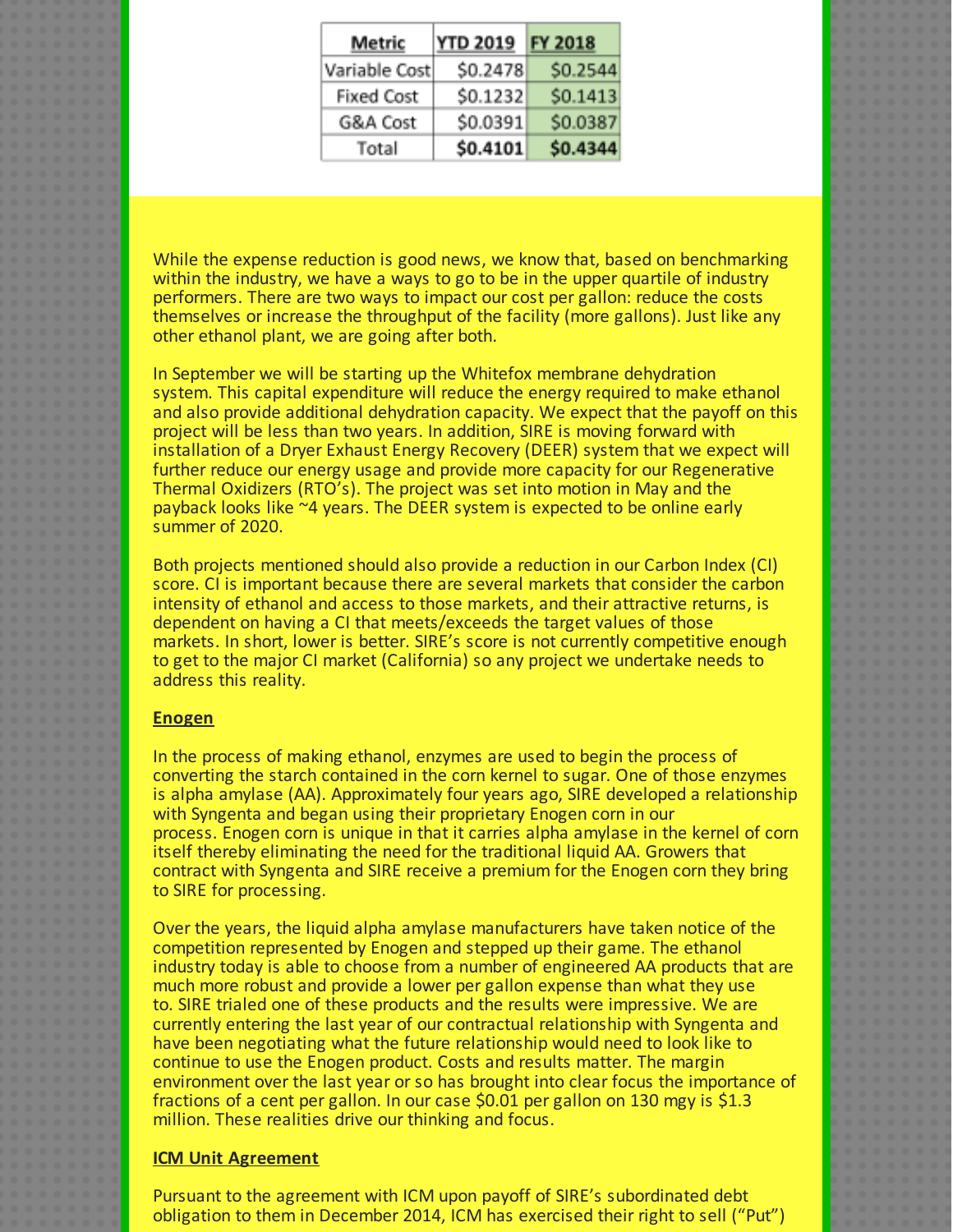their units back to SIRE. This was not an unexpected event and simply means that SIRE needs to work with our lender to address the ~\$11 million cost associated with the units.

#### **Other**

SIRE was honored to host President Trump on June 11th to mark the rulemaking by the Environmental Protection Agency (EPA) that allows E15 to be used yearround. It was a great day and we appreciate the attendance of the President, numerous administration officials, area representatives and investors. I was especially proud of the hard work that all our employees put in to making the event memorable. Their "spit and polish" was noticed by everyone that was present.

Unfortunately, the emotional high was short lived as the EPA issued 31 additional small refinery exemptions (SRE'S) on August 9th. Like much of agriculture, the ethanol industry has been on its heels throughout this year dealing with reduced demand (previously issued SRE's and fewer export opportunities). As of this writing, there are 16 plants that are officially known to be shutdown or idled. Approximately 25% of those have occurred since August 9th. It is a critical situation.

Along with others, we have been making our voice heard to our elected representatives to both draw attention to this travesty as well as insist that gallons that were waived through the SRE process now be reallocated to other obligated parties. It is important that the reallocated gallons happen immediately versus some future year to address the impact of the SRE's, which is also immediate.

# **PAC**

I would appreciate as many of our investors as possible raising their individual voice on the SRE issue as well. Politics is not one of my favorite things, but representative government only works when we are actively engaged. One way to be engaged is through the support of our SIRE PAC. The PAC is able to amplify each of our voices by supporting those representatives, or candidates, that understand and positively engage on our behalf. In the coming days, we will be sending a separate letter to you asking for your consideration in supporting the PAC. Thank you in advance for your consideration.

### **Strategic planning**

In July, the board met for the annual strategic planning session. Given that this was the first opportunity that I had to really focus on our longer term goals with the board, the meeting was especially important to me. We came away with a number of thoughts, including:

- Competition for corn continues to increase. Tight relationships with our customers are important as is having the capacity to hold bushels when customers are motivated to sell.
- Consolidation of the industry will continue and the pace is likely to increase.
- Diversification is critical to spread the risk, and broaden the opportunity, of our traditional business.

In addition, we recognize that depressed financial results can impact the value of the units that are traded. There are other ethanol companies that have developed modest buyback programs to add value back to the remaining members. This is a concept worth exploring.

FORWARD LOOKING STATEMENTS DISCLAIMER. Some of the information in this newsletter may contain forward looking statements that express current beliefs, projections and predictions about future results or events of Southwest Jowa Renewable Eneray, LLC (the "Company") and its management, such as statements with respect to financial results and condition; future trends in the industry or in *business, revenues orincome; litigation orregulatorymatters; business and operating plans and strategies; competitive position;* operational and production improvements and opportunities that may be available to the Company. Forward looking statements are necessarily subjective in nature and are made based on numerous and varied estimates, projections, beliefs, strategies and assumptions,